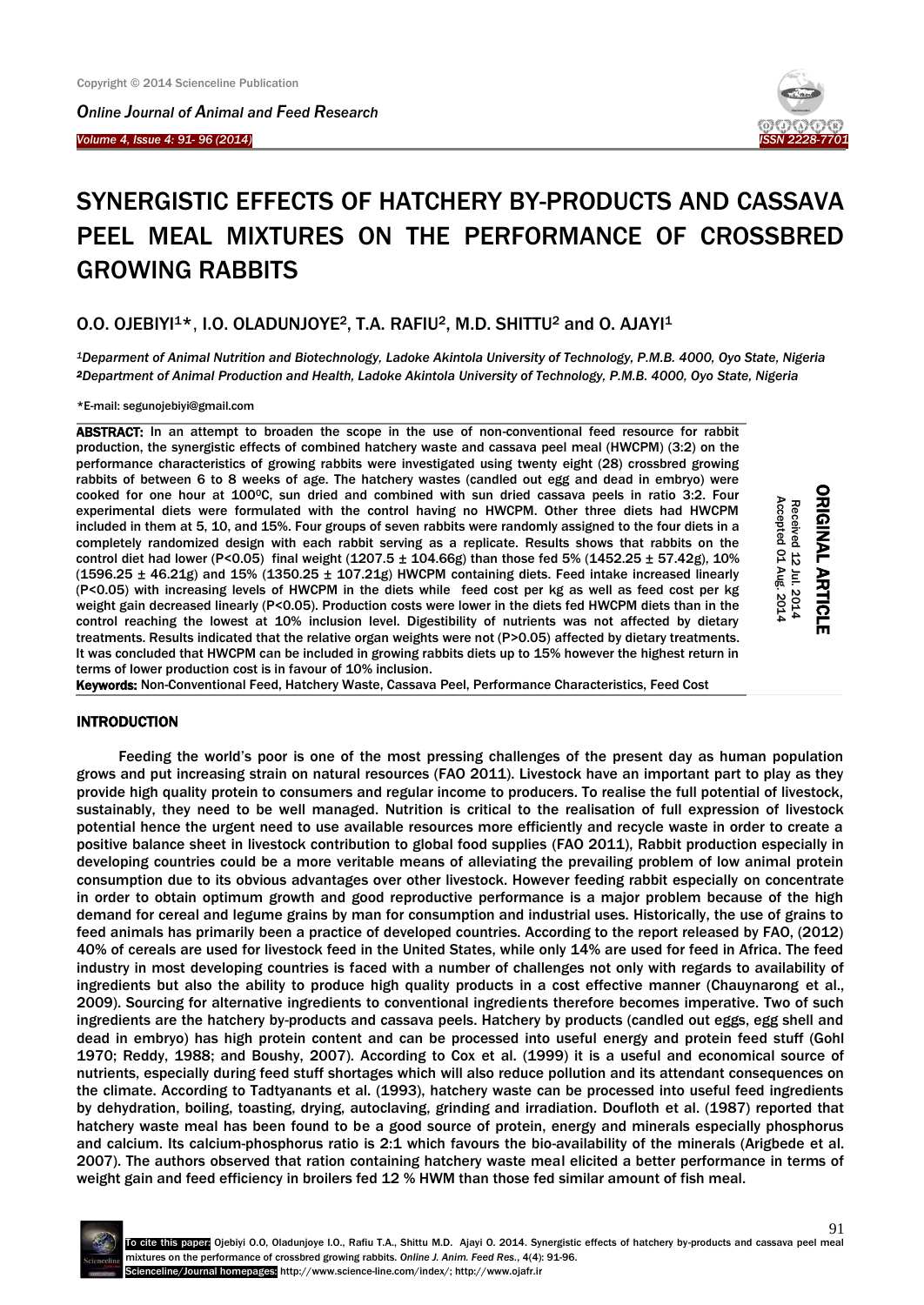Processed cassava peel meal has been used extensively as a cheaper substitute for maize as a source of energy in non-ruminant (Esonu and Udedibie, 1993). The major limitation in the use of cassava and its by-products for feeding livestock is its low protein content and high level of cyanide. Consequently cassava peels usage in animal feeding requires protein supplementation and or processing to reduce the cyanide content (Okpako et al., 2008). This assertion was collaborated by Larsen and Amaning-Kwarteng, 1976, Otchere et al., l977, and Oboh 2009 who reported that protein enhancement of cassava and cassava by-products through less expensive means is desirable for optimal utilization as livestock feed. Similarly, Ojebiyi (2009) used low protein cassava peels with blood meal in feeding rabbits while a combination of low protein cassava sievates with soybean milk residue was used in feeding snail by Ojebiyi et al. (2011). Ojebiyi et al. (2013) evaluated the synergetic effect of cassava sievate/soybean milk residue mixtures as replacement for maize in growing rabbits. The present study is aimed at evaluating the nutritional potential of processed hatchery by-product-cassava peel meal mixture in the diet of growing rabbit.

#### MATERIAL AND METHODS

#### Location of the study

The experiment was carried out at the Rabbit unit of the Teaching and Research Farm, Ladoke Akintola University of Technology. Ogbomoso, Nigeria. The study site lies between latitudes 8°07'N and 8°12'N and longitudes 4004'E and 4015'E. The climate condition of Ogbomoso area is between humid and fairly hot sub-humid tropical with marked wet and dry seasons. There is a short period of harmattan in between the two seasons (wet and dry). The mean annual rainfall is 1,400mm with a weekly developed bimodal pattern of distribution, reaching peak around July and September. The air temperature ranges between 25.8°C in August and 30.5°C in March with the mean annual temperature of 27°C. The average relative humidity is 77% with 92.98% and 61.44% in morning and afternoon respectively.

#### Preparation of test ingredients and formulation of experimental diets

Hatchery-by-product was collected from a reputable hatchery within the study area. Fresh cassava peels was collected from the local gari processing plant in the University. The hatchery waste used were candled out without shell. Hatchery by-products were prepared according to the method of Agunbiade et al. (2011). After cooking shell were removed before sun drying, while the fresh peels from matured cassava (up to twelve months of age) variety TMS 30572, were rinsed in ordinary water, allowed to drain before spreading to sundry with regular turnings at intervals to prevent spoilage.

The dried hatchery by- products and cassava were milled separately, bagged, and preserved from dampeners and vermin. Both the hatchery wastes and cassava peel were combined at ratio 3:2, thoroughly mixed and used to formulate the experimental diets. Four experimental diets were formulated with the control having no HWCPM. The other three diets had HWCPM included at 5, 10, and 15% (Table 1).

| <b>Table 1 - Gross composition of experimental diets</b>                                                                                                     |                |         |                   |              |  |
|--------------------------------------------------------------------------------------------------------------------------------------------------------------|----------------|---------|-------------------|--------------|--|
| Ingredients (%)                                                                                                                                              | Diet 1         | Diet 2  | Diet <sub>3</sub> | Diet 4       |  |
| <b>HWCPM</b>                                                                                                                                                 | $\blacksquare$ | 5       | 10                | 15           |  |
| <b>Groundnut cake</b>                                                                                                                                        | 10             | 6       | 4                 | $\mathbf{2}$ |  |
| Brewers dry grain                                                                                                                                            | 24             | 22.5    | 21                | 19.5         |  |
| Palm kernel cake                                                                                                                                             | 15             | 15.5    | 14                | 12.5         |  |
| <b>Maize</b>                                                                                                                                                 | 24             | 24      | 24                | 24           |  |
| Fixed ingredients 1                                                                                                                                          | 27.00          | 27.00   | 27.00             | 27.00        |  |
| Crude protein (%)                                                                                                                                            | 16.67          | 16.90   | 16.76             | 17.26        |  |
| Metabolizable Energy (kcal/kg)                                                                                                                               | 2504.66        | 2535.38 | 2556.31           | 2577.21      |  |
| $Cost/kg$ feed $(N)$                                                                                                                                         | 50.32          | 45.51   | 42.46             | 39.40        |  |
| 1 Fixed ingredients (%): corn bran 8.25, rice bran 14, fish meal 1, bone meal 2.5, salt 0.5, premix 0.25, lysine 0.25 and methionine 0.25, Diet 1 = 0% HWCPM |                |         |                   |              |  |

1 Fixed ingredients (%): corn bran 8.25, rice bran 14, fish meal 1, bone meal 2.5, salt 0.5, premix 0.25, lysine 0.25 and methionine 0.25. Diet 1 = 0% HWCPM,<br>diet 2 = 5% HWCPM, diet 3 =10% HWCPM, diet 4 = 15% HWCPM, ハッコ N

#### Experimental Animals and Management

Twenty eight 6-8 weeks old crossbred rabbit progenies from mating between (New Zealand×Chinchilla breeds) were used for the study. The rabbits which were between 450-459g average initial weights were individually housed and maintained in cages measuring  $44\times34\times44$  cm in open sided house. The rabbits were randomly divided into four treatment groups consisting of seven rabbits each. These were assigned into the experimental diets in a completely randomized design. The rabbits were prophylactically treated to take care of likely infections. They were also treated against ecto and endo parasites.

The rabbits were weighed at the commencement of the study and subsequently at weekly intervals. Feeding was done daily between 7:00-8:00hrs in the morning and between 15:00-16:00hrs in the evening. The feeds were offered at the rate of 100g per rabbit per day. Leftover feeds were measured daily at each feeding time so as to determine the total feed intake. Water was provided *ad- libitum*. Feed and water were served in flat bottom earthen pots that were reinforced with concrete to prevent tipping off. Weight gain, feed costs and feed cost/ kg gain were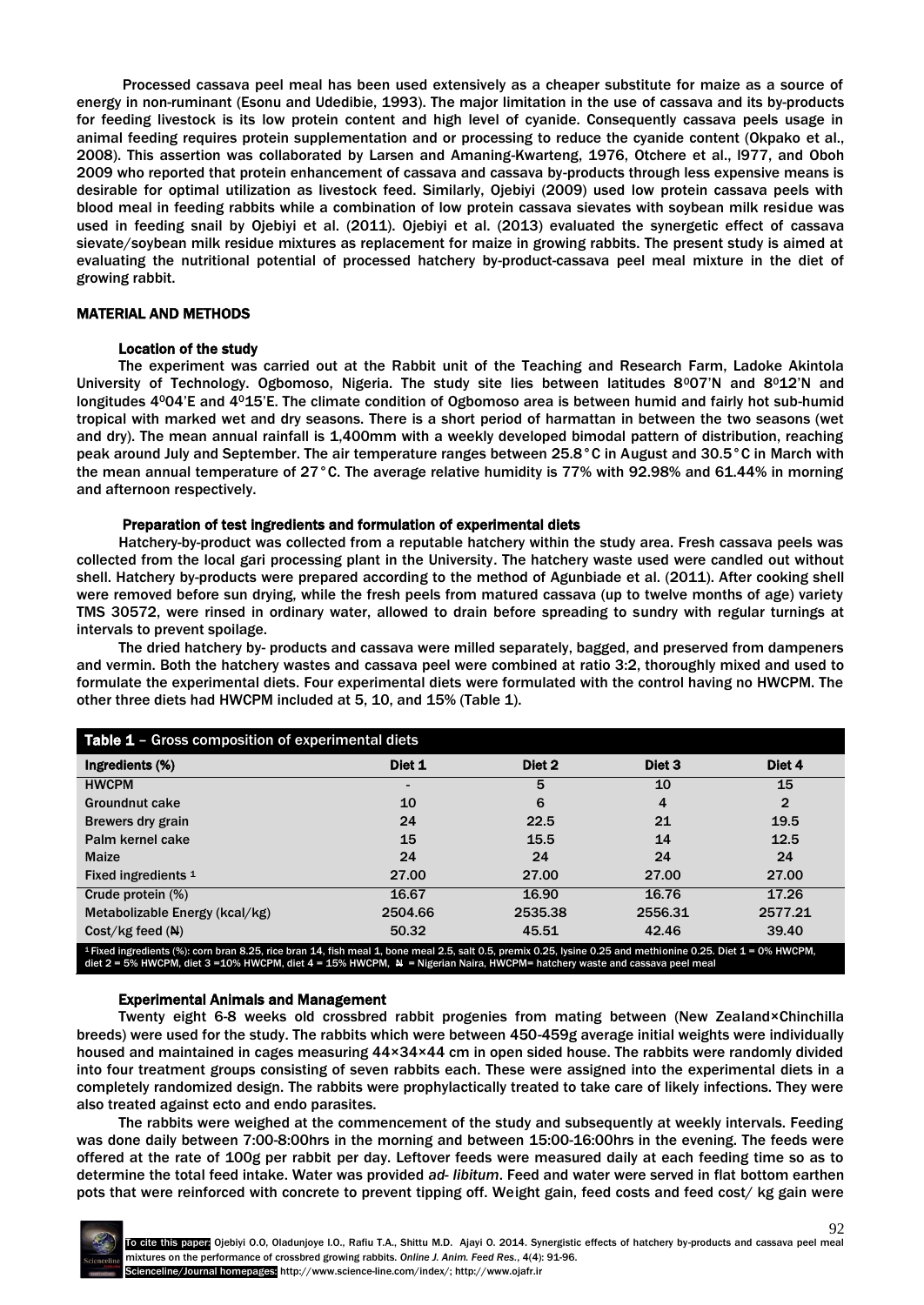computed. Feed intake was computed as feed offered minus feed left over plus wastage. Cost of feeds was computed from costs of ingredients used in feed preparation. Cost per kg weight gained was computed using Feed: gain ratio multiplied by feed cost per kg.

#### Digestibility trial

At the 7th week of the study, faecal samples were collected daily from the rabbit for five days. The fresh and dried weights were recorded for each animal per day. After the collection period, the faecal samples per rabbit were bulked and subsamples taking for proximate analysis.

#### Carcass analysis

At the end of the feeding trial, four animal per treatment were randomly selected, starved of feed for 12hrs, weighed and then slaughter, the organs were neatly dissected out, weighed and the value obtained were used to determine the dressing percentage.

### Laboratory Analysis

The test ingredients, experimental diets, as well as faecal samples were analysed for proximate composition by the procedure of AOAC (2005).

#### Statistical Analysis

Data collected were subjected to analysis of variance using the GLM of SAS (2000). Means were separated using Duncan Multiple Range Test of the same statistical package.

#### RESULTS AND DISCUSSION

The proximate composition of the test ingredients are shown in Table 2. The proximate composition of the hatchery by products indicated a crude protein value of 34.93%, either extract of 9.87 and ash 11.45% which were lower than the values of 36.85%, 15.2% and 26.85% reported by Agunbiade et al. (2011). The differences in value be due to the type of hatchery waste use. The one used in this study was candled out without shell.

| Table 2 - Chemical composition of test ingredients (DM basis) |              |                       |                                  |  |
|---------------------------------------------------------------|--------------|-----------------------|----------------------------------|--|
| Parameters (%)                                                | Cassava peel | <b>Hatchery Waste</b> | Hatchery Waste/ Cassava peel CPM |  |
| <b>Dry Matter</b>                                             | 89.25        | 89.76                 | 89.81                            |  |
| Crude protein                                                 | 5.86         | 34.93                 | 26.32                            |  |
| <b>Crude Fibre</b>                                            | 13.63        | 2.31                  | 11.31                            |  |
| <b>Ether extract</b>                                          | 3.45         | 9.87                  | 3.58                             |  |
| Ash                                                           | 6.37         | 11.45                 | 6.16                             |  |
| Nitrogen Free Extract                                         | 58.85        | 33.58                 | 42.44                            |  |
| Cyanide content (mg/kg) <sup>1</sup>                          | 19.69        | <b>ND</b>             | 9.31                             |  |
| Gross energy (kcal/g) <sup>2</sup>                            | 2.046        | 4.106                 | 2.555                            |  |
| ND=not determined, $mg/kg$ , $2kcal/g$                        |              |                       |                                  |  |

The proximate composition of the cassava peel falls within the range reported by Asaolu, 1988; Amaefule et al., 2005 and Ojebiyi, 2009). The proximate composition of the diets shows that they are adequate for growing rabbits as recommended by Lebas et al., 1986).

Table 3 shows the effects of dietary inclusion of hatchery/Cassava peel meal mixture on the performance of weaner rabbits. Dietary inclusion of hatchery/cassava peel meal mixture had significant (P<0.05) effect on the mean final weight. The values obtained for rabbits fed HCWPM based diets were higher (P<0.05) than the value (1207.50g) recorded for the control.

| Table 3 - Performance Characteristics of Weaner Rabbits Fed HW/CPM                                                                                                                                       |                       |                                 |                                |                               |
|----------------------------------------------------------------------------------------------------------------------------------------------------------------------------------------------------------|-----------------------|---------------------------------|--------------------------------|-------------------------------|
| <b>Parameter</b>                                                                                                                                                                                         | Diets1                | Diets <sub>2</sub>              | Diets3                         | Diets4                        |
| Initial weight $(g)$                                                                                                                                                                                     | 457.6±83.67           | 457.1±72.63                     | 459.6±64.4                     | 451.8±95.94                   |
| Final weight (g)                                                                                                                                                                                         | $1207.5 \pm 104.67$ c | 1452.25±57.42 <sup>b</sup>      | $1596.35 \pm 7.2$ <sup>a</sup> | 1350.25±107.21 <sup>b</sup>   |
| Daily weight gain (g)                                                                                                                                                                                    | $11.90 \pm 2.37$ c    | $15.80 \pm 1.91$ <sup>b</sup>   | $18.04 \pm 1.03$ <sup>a</sup>  | $14.26 \pm 1.53$ <sup>b</sup> |
| Daily feed intake (g)                                                                                                                                                                                    | $47.4 \pm 7.8$ c      | $57.1 \pm 0.7$ <sup>b</sup>     | $63.2 \pm 3.9^a$               | $63.9 + 1.1a$                 |
| Feed : gain ratio                                                                                                                                                                                        | $3.98 + 1.23b$        | $3.61 + 0.51$                   | $3.50 \pm 0.33$ c              | $4.48 \pm 0.38$ a             |
| Feed $cost/kg(M)$                                                                                                                                                                                        | 50.23                 | 45.51                           | 42.46                          | 39.40                         |
| Feed cost/ weight gain (N)                                                                                                                                                                               | $199.91 \pm 64.10^a$  | $164.29 \pm 23.32$ <sup>b</sup> | $148.61 \pm 14.03$ c           | $176.51 \pm 15.13$ c          |
| abcMeans along these row with similar superscripts are not significantly different(p>0.05). Diet $1 = 0\%$ HWCPM, diet $2 = 5\%$ HWCPM, diet 3<br>=10% HWCPM, diet $4 = 15%$ HWCPM, $N =$ Nigerian Naira |                       |                                 |                                |                               |

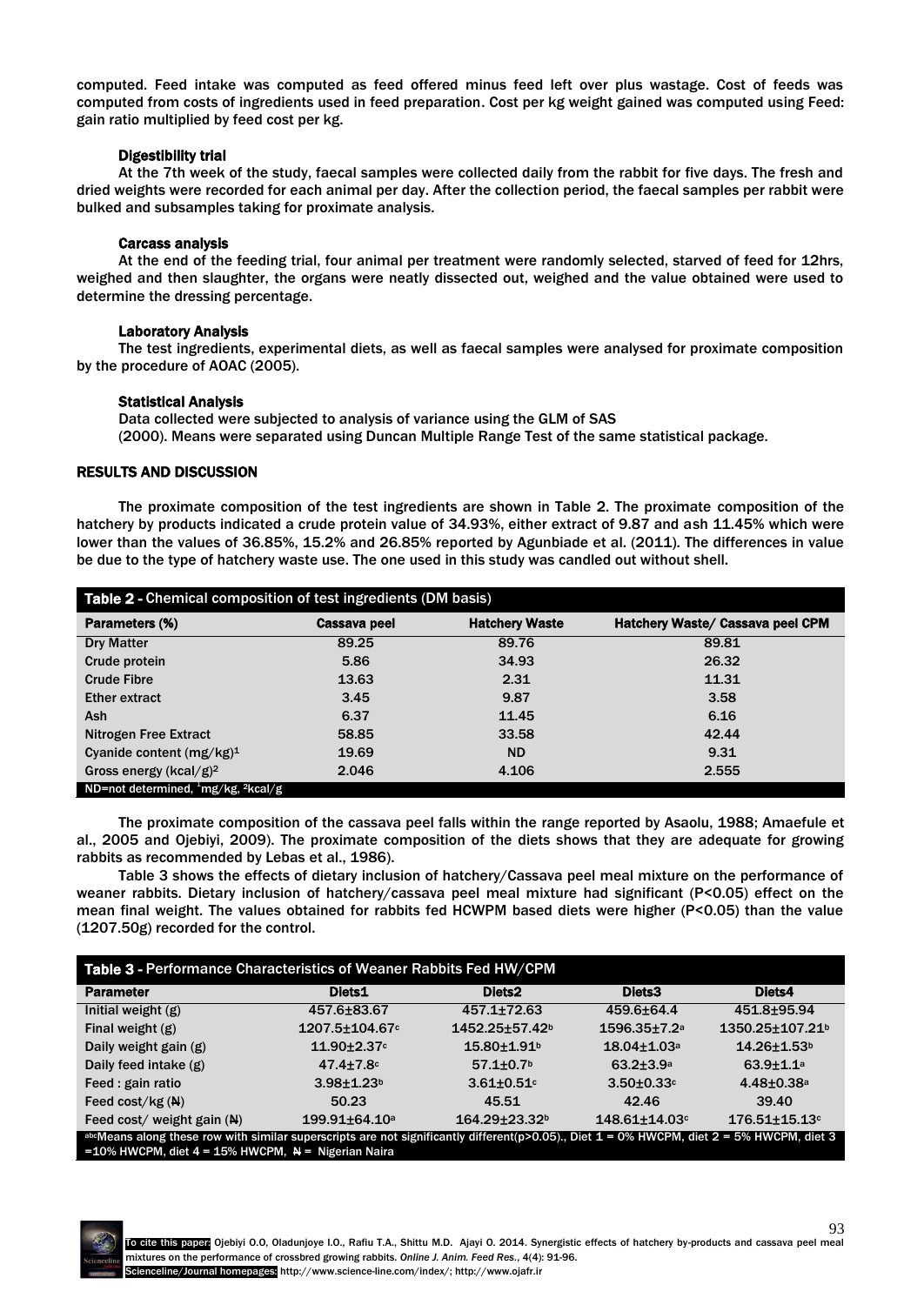Average daily weight gain followed a similar trend as the final weights. The results agree with the report of Agunbiade et al. (2011). In this study the average daily weight gain of rabbit fed HWCPM based diet falls within the range (14 -17g/day) reported by Ijaiya et al. (2002) but lower than 42.76-45.36g/day reported by Dairo et al. (2002). Many factors among which are the age of the experimental animal, breeds, sex and nutrient level and/or availability of the feed and feed component could have been responsible for this variation.

The daily feed intake (DFI) increased as inclusion level increased. The least ( $p$ <0.05) DFI value (47.4g/day) recorded in the control diet may be an indication that it was less accepted by the animals compared to HWCPM based diets. This could have been as a result of increase in palatability of the diet caused by the test ingredient. Although the feed to gain ratio favours animals placed on 5 and 10% HWCPM based diets, the rabbits fed 10% had the least the feed cost per kg body weight gain indicating that diet 3 was more utilized by the animal than any other diets. Although the relative organ weights except lungs showed no significant (p>0.05) differences (Table 4),

| Table 4 - Effect of HWCPM based diet on relative organ weights of weaner rabbit                                                                   |                    |                   |                              |                 |
|---------------------------------------------------------------------------------------------------------------------------------------------------|--------------------|-------------------|------------------------------|-----------------|
| Parameter (% body wt)                                                                                                                             | Diet <sub>1</sub>  | Diet <sub>2</sub> | Diet <sub>3</sub>            | Diet4           |
| Liver                                                                                                                                             | $3.60 + 0.01$      | $3.60 + 0.16$     | $3.65 \pm 0.29$              | $3.66 \pm 0.39$ |
| <b>Heart</b>                                                                                                                                      | $0.25 \pm 0.03$    | $0.23 \pm 0.03$   | $0.20 \pm 0.00$              | $0.23 + 0.25$   |
| Kidney                                                                                                                                            | $0.60 + 0.10$      | $0.60 + 0.40$     | $0.65 \pm 0.03$              | $0.63 + 0.10$   |
| <b>Spleen</b>                                                                                                                                     | $0.35 + 0.01$      | $0.35 \pm 0.01$   | $0.35 \pm 0.00$              | $0.36 + 0.00$   |
| Lungs                                                                                                                                             | $0.55 \pm 0.06$ ab | $0.60 + 0.10$ ab  | $0.55 \pm 0.03$ <sup>b</sup> | $0.70 + 0.14$ a |
| abc Means along the same row with similar superscripts are not significantly different (p>0.05); Diet $1 = 0\%$ HWCPM, diet $2 = 5\%$ HWCPM, diet |                    |                   |                              |                 |
| $3 = 10\%$ HWCPM, diet $4 = 15\%$ HWCPM                                                                                                           |                    |                   |                              |                 |

The values obtained falls within the range reported by Sankhyyan et al. (1991) and Dairo et al. (2002). Weights of the lung of the rabbits that received diets that contained HWCPM were comparable to that of the control which indicates that the variation in the values could not be due to the use of the test ingredient. No clinical signs of ill health observed in the rabbits during the experiment to warrant histological studies.

Nutrient digestibility of the rabbits (Table 5) was not affected by the use of test ingredient (HWCPM) except the crude fibre digestibility.

| Table 5 - Effects of feeding HWCPM based diet on nutrient digestibility of weaner rabbits                                                                                                                                                                               |                   |                   |                   |                     |
|-------------------------------------------------------------------------------------------------------------------------------------------------------------------------------------------------------------------------------------------------------------------------|-------------------|-------------------|-------------------|---------------------|
| Parameter (%)                                                                                                                                                                                                                                                           | Diet <sub>1</sub> | Diet <sub>2</sub> | Diet <sub>3</sub> | Diet4               |
| <b>DM</b>                                                                                                                                                                                                                                                               | $65.31 \pm 0.49$  | $63.35 \pm 0.49$  | 67.08±0.52        | 67.32±0.47          |
| CP                                                                                                                                                                                                                                                                      | 62.08±0.44        | $60.80 + 0.66$    | $61.39 \pm 0.58$  | $62.02 \pm 0.63$    |
| <b>CF</b>                                                                                                                                                                                                                                                               | $43.30 + 5.2$ ab  | $48.19 + 5.1a$    | $33.43 \pm 1.29$  | $44.60 \pm 5.50$ ab |
| <b>EE</b>                                                                                                                                                                                                                                                               | $85.29 \pm 0.16$  | 84.72±0.25        | $84.29 \pm 0.15$  | 83.75±0.08          |
| abc Means along these row with similar superscripts are not significantly different ( $p>0.05$ ). Diet $1 = 0%$ HWCPM, diet $2 = 5%$ HWCPM, diet 3<br>=10% HWCPM, diet 4 = 15% HWCPM, DM=dry matter digestibility, CP=crude protein, CF= crude fibre, EE=ether extract. |                   |                   |                   |                     |

The values obtained for dry matter digestibility in this study however fall within the range reported by Adejinmi et al. (2003) who fed growing rabbit with fermented cocoa pod husk. Digestibility of crude fibre and ether extract falls within the range reported by Omole et al. (2003), Adams and Haruna (2002) and Ranjhan (2001). Apart from crude fibre digestibility the coefficient of digestibility for other nutrients are well above average values. The poor digestibility of crude fibre is a confirmation of the earlier report of Oduguwa (2006). Rabbits according to Slade and Hinzt (1989) and Adegbola and Okonkwo (2002) are less efficient at digestibility of fibre than sheep and goat. The lower digestibility could be due to the type of fibre in the diet, since fibre from different sources could vary in their digestibility depending on the proportions of cellulose, hemicellulose and lignin.

### **CONCLUSION**

 It could be inferred from this study that inclusion of hatchery waste/cassava peel mixture in weaner rabbit diet up to 15% level had no adverse effect on growth performance and organ characteristics of the growing rabbit. However, inclusion of 10% HWCPM resulted in lowest production cost. Since these products are of no direct value in human nutrition, their usage will reduce the cost of production thereby making cheaper animal protein more available for Nigerians. Their usage will also reduce environment pollution and its attendant risks.

#### REFERENCES

AOAC (2005) Official methods of analysis 18<sup>th</sup> ed. Association of Official Analytical Chemist, Washington D.C. Adams TZ and Haruna H (2002). Effect of dietary sources of fibre on intake, growth performance, nutrient digestibility and carcass characteristics of growing rabbits. Journal of sustainable Tropical Agricultural Research, 4:67-71.

Adegola TA and Okonkwo JC (2002). Nutrient intake, indigestibility and growth rate of rabbits fed varying levels of cassava leave meal. *Nig. J. Anim. Prod*., 29:21-26



94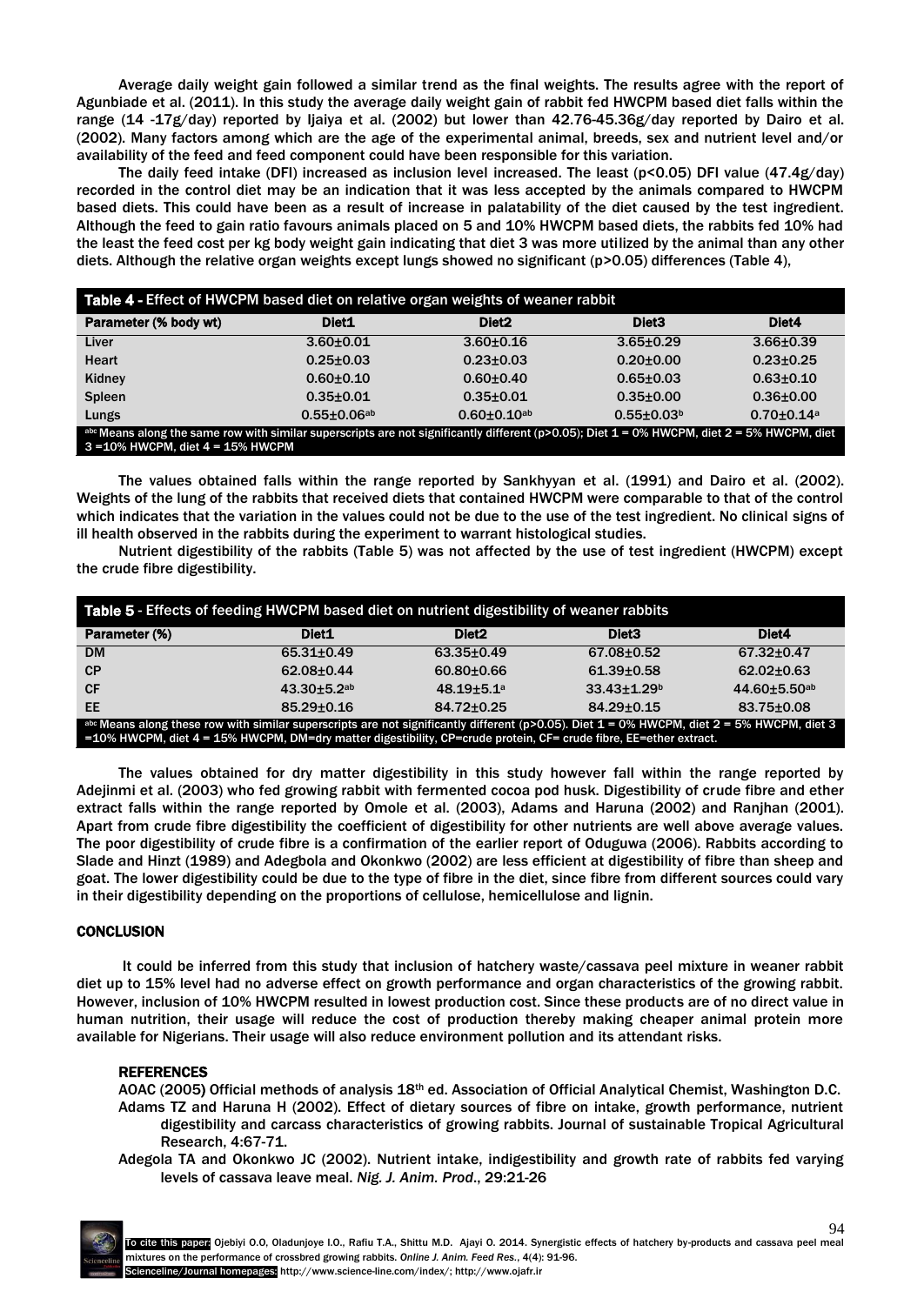- Adejinmi OO, Babatunde BB, Olupona JA, Oyadeji SO, Alphonso O and Adeniyi B (2003). Performance and nutrient digestibility of rabbits fed fermented cocoa pod husk. Proceedings of the 28<sup>th</sup> Annual Conference of the Nigerian Society for Animal Production (NSAP). March 16-20. Institute of Agricultural Research and Training, Obafemi Awolowo University, Moor Plantation Ibadan. Page 243-246
- Agunbiade JA, Adeyemi OA, Salau KO and Taiwo AA (2011). Utilization of hatchery waste meal in cassava products based broiler finisher diets*. Nig. J. Anim. Prod*. 38: 74-81
- Ahamefulu FO, Ibeawuchi JA and Nwankwo DF (2005). Utilization of sun-dried fermented and ensiled cassava peel mealbased diets by weaver rabbits. *Nig.Agric. J.* 36:52-58
- Arigbede OM, Oduguwa BO, Oni AO and Isah OA (2007). Effects of graded levels of hatchery waste meal inclusion on the nutrient intake, digestibility and performance of West African Dwarf rams. *Trop. J. Anim. Science* 10(I and 2): 423-428
- Asaolu VO (1988). Utilization of cassava peels and Gliricidia Sepium in the diet of West African Dwarf sheep. M.Phil. Thesis submitted to the Department of Animal Science, Obafemi Awolowo University, Nigeria.
- Boushy OC (2007) Composition and utilization of poultry by-product and hydrolysed feather meal in broiler diets. *Poult. Sci*., 54:1511-1518
- Chauynarong N, Elangovan AV and IJI PA (2009). The potential of cassava products in diets for poultry. *World's Poult.Sci. J.*, 65:22-35
- Cox AO, Pesti P and Vaughter D (1986). Nutritive value of poultry by-product meal, incorporation into practical diets. *Poult. Sci*. 66:1067-1070
- Dairo FAS, Aina AB and Asafa A (2002). The performance of Growing rabbits fed diet containing rumen content. Proceeding of the 7<sup>th</sup> Annual Conference of Animal Science Association of Nigeria (ASAN). University of Agriculture Abeokuta Nigeria. Sept 16-19. Pp 131-133
- Dufloth JH, Giocca MS and Leboute EM (1987). Evaluation of the hatchery by-product meal as feedstuff for laying hens. *Pesquisa-Agropeceasia-Brasiliera* 22(8):59-66
- Esonu BO and Udedibe ABI (1993). The effect of replacing maize with cassava peel on the performance of Weaned Rabbit. *Nig. J. Anim. Prod.* 20(1 and 2) 81-85
- FAO (2011). World Livestock 2011- Livestock in food security, Rome FAO
- FAO 2012. Conducting national feed assessments by Coughenour, M.B., Makar H.P.S. FAO Animal Production and Health Manual No. 15 Rome, Italy.
- Gohl BL (1970). Animal feed from local products and by-products in the British-Caribbean. Rome, FAO, AGA/Misc/70/25
- Ijaiya AT, Fasanya OO and Ayanwale BA (2002). Reproductive Perfromance of Breeding Rabbit Doe fed Maize and fermented Cassava peel. Proceedings of the  $27<sup>th</sup>$  annual conference of the Nigerian Society for Animal Production (NSAP). March17- 21. Federal University of Technology akure, Nigeria. Pp249-252
- Larsen RE and Amaning- Kwarteng K (1976).Cassava peels with Urea and Molases as dry season supplementary feed for cattle*. Ghana J.Agric. Sci.* 9:43-47
- Lebas FP, Couder R, Rouvier and Rochamboeau de H. (1986). The Rabbit Husbandry, Health and Production. FAO, Animal Production Health Series No. 21, Rome. Pp 21- 28.
- Oduguwa OO (2006). Utilization of whole pods of Albiza saman in diets of growing rabbits. *Nig. J. Anim. Prod*. 33:197-202
- Ojebiyi OO (2009). Evaluation of the nutritive value of cassava (*Manihot esculenta* Crantz) peels –blood meal mixtures on performance of rabbit bucks. Ph.D Thesis. Department of Animal Production and Health, Ladoke Akintola University of Technology, Ogbomoso, Nigeria
- Ojebiyi OO, Jejelola OO, Oladunjoye IO and Shittu MD (2011). Performance Characteristics of African Giant Land Snail (*Archachatina marginata)* Fed Diets Containing Soya Bean Milk Residue-Cassava Sievate Meal Mixtures. *World Journal of Life Sciences and Medical Research* 1(5):105-10.
- Ojebiyi OO, Oladunjoye IO, Aboderin OJ and Okelade AA (2013): Synergetic Effect of Cassava Sievate/Soybean Milk Residue Mixtures as Replacement for Maize in Growing Rabbits Diet. *Journal of Natural Sciences Research,* 3 (7): 129-135.
- Okpako CE, Ntui VO, Osuagwu AN, Obasi FI, (2008). Proximate composition and caynide content of cassava peels fermented with *Aspergillus nigeir* and *Lactobacillus rhamnosus*. *J. Food Agric. Environ*. 6:251- 255.
- Omole AJ, Ajasin F, Obi O, Oluokun JA and and Owosibo AO (2003). The effect of partial or total replacement of maize with plantain peels on performance characteristics and cost advantage of weaned rabbits. Proceedings of the 28th Annual Conference of the Nigerian Society For Animal Production (NSAP). March 16-20. Institute of Agricultural Research and Training, Obafemi Awolowo University, Moor Plantation Ibadan. Page 345-347
- Otchere FO, Dadzie C.B.M. Erbynn K.G. andAyebo D.A. 1977. Response of sheep to rice straw or cassava peels fortified with Urea and Molasses supplemental feeds to grazing. *Ghana J.Agric. Sci.*10:61-66
- Ranjhan S K (2001). Animal nutrition in the Tropics (5<sup>th</sup> revised edition VIKAS, Publishing House PVT LTD 576, Masjid road, Jangpura, New Ddehli. Pp31
- Reddy HE (1988). Utilization of poultry by-products in poultry rations*. Poult. Sci.*, 37:834-838
- Sankhyyan S, Tiwari SP and Narang MP (1991). Effect of dietary protein and energy levels on the characteristics of Rabbits. *J. Appl. Rabbit Res*. 14:54-58



95